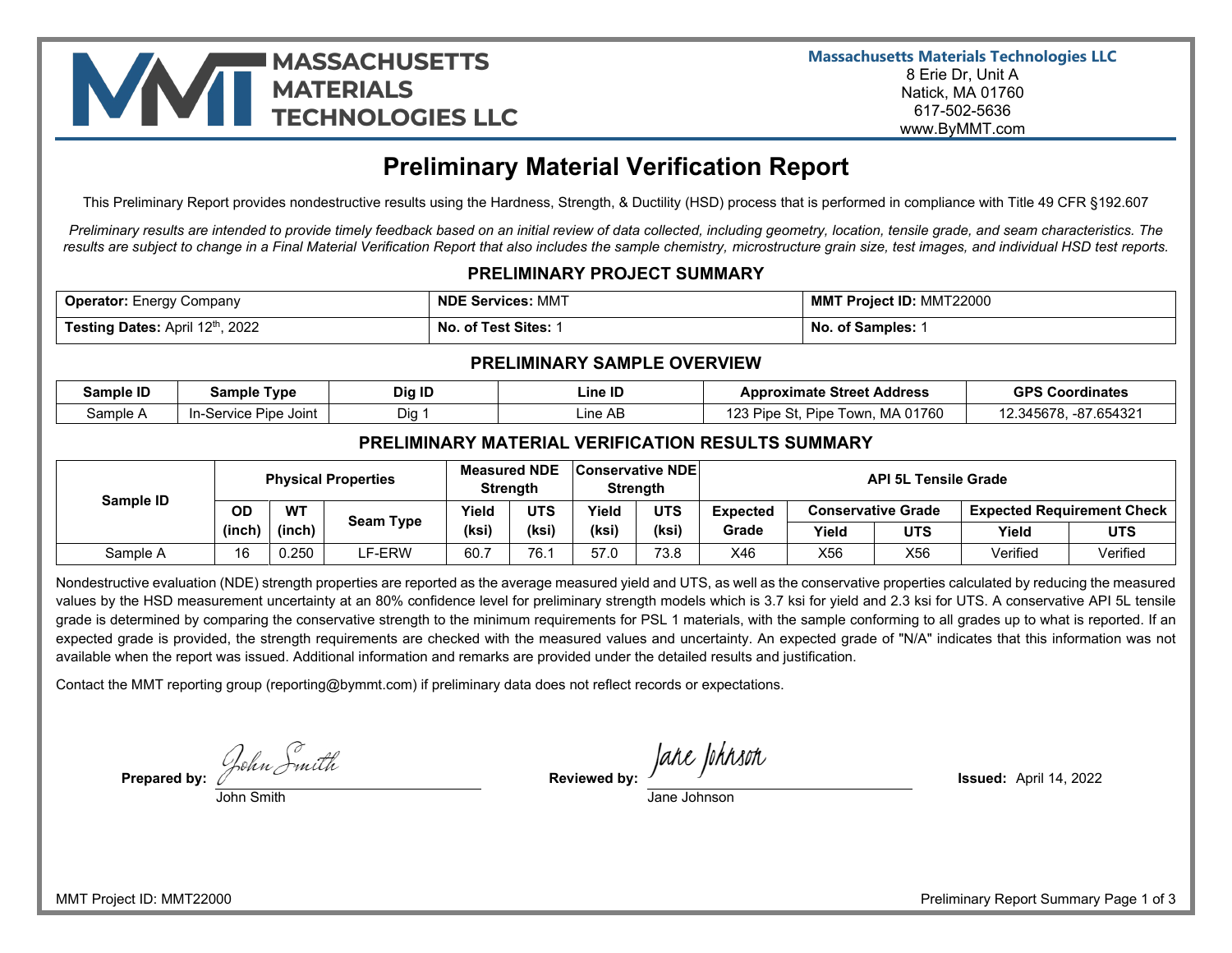# **MASSACHUSETTS NATIONAL MASSACHUSETTS**

## **PRELIMINARY DETAILED RESULTS AND JUSTIFICATION**

**Sample geometry:** The outer diameter (OD) and wall thickness (WT) are nominal values provided by the operator and verified during field examination.

**Seam type determination:** Sample A was an electric resistance welded (ERW) seam that was classified as low frequency (LF). Additional details and justification of the seam type designation will be provided in a subsequent Final Material Verification Report.

**Measured NDE strength properties:** Measured strength properties are reported as the average 0.5% total elongation under load (EUL) yield and ultimate tensile strength (UTS) based on subset values from multiple HSD test on the same sample.

**Conservative NDE strength properties:** Procedural requirements in §192.607(d)(2) specifies that nondestructive methods for grade verification must conservatively account for measurement inaccuracy and uncertainty. The HSD process for preliminary strength estimates considers HSD base metal tests and sample manufacturing process with an associated measurement uncertainty at varying confidence levels shown in the table below<sup>[1](#page-1-0)</sup>, with MMT recommending an 80% confidence level<sup>2</sup>. These measurement uncertainties are subtracted from the measured values to establish conservative lower bound strength properties.

| <b>Confidence Level (%)</b> | <b>Yield Uncertainty (ksi)</b> | <b>UTS Uncertainty (ksi)</b> |  |  |  |
|-----------------------------|--------------------------------|------------------------------|--|--|--|
|                             | 23                             | 1.4                          |  |  |  |
| 80                          | 37                             | 2.3                          |  |  |  |
| 90                          | 5.6                            | 3.5                          |  |  |  |
| 95                          |                                | 4 ค                          |  |  |  |

**API 5L tensile grade:** A conservative grade is determined by comparing the conservative strength properties at the specified confidence level to the tensile requirements for API 5L PSL 1 materials for yield and UTS, which are both referenced in 192.607(b)(2). The API 5L grade requirements are minimum values, so the sample conforms to all grades up to what is reported. If an expected grade is provided, the measured strength and measurement uncertainty are compared to the grade requirement to assess conformance using the criterion in the table below. Note that these criteria are based on the NDE strength results and measurement uncertainty at the desired confidence level and may require further analysis and review to substantiate the outcome.

| <b>Expected Grade</b><br><b>Requirement Check</b> | Criterion                                     | <b>Description</b>                                                                          |
|---------------------------------------------------|-----------------------------------------------|---------------------------------------------------------------------------------------------|
| Verified                                          | Measured - Uncertainty ≥ API 5L Grade Minimum | Measured strength exceeds the expected grade<br>requirement at specified confidence level.  |
| Not Verified                                      | Measured + Uncertainty ≤ API 5L Grade Minimum | Measured strength is more conservative than<br>expected grade at specified confidence level |
|                                                   | Measured - Uncertainty < API 5L Grade Minimum | Measured strength is within the uncertainty of the                                          |
| Inconclusive                                      | Measured + Uncertainty > API 5L Grade Minimum | grade requirement at the specified confidence level                                         |

<span id="page-1-0"></span> $1$  Tabulated HSD measurement uncertainty is applicable to preliminary model results reported as of July 15, 2021.

<span id="page-1-1"></span><sup>&</sup>lt;sup>2</sup> Palkovic et al., A statistical approach to material verification of expected grade through opportunistic measurements, PPIM, 2020.